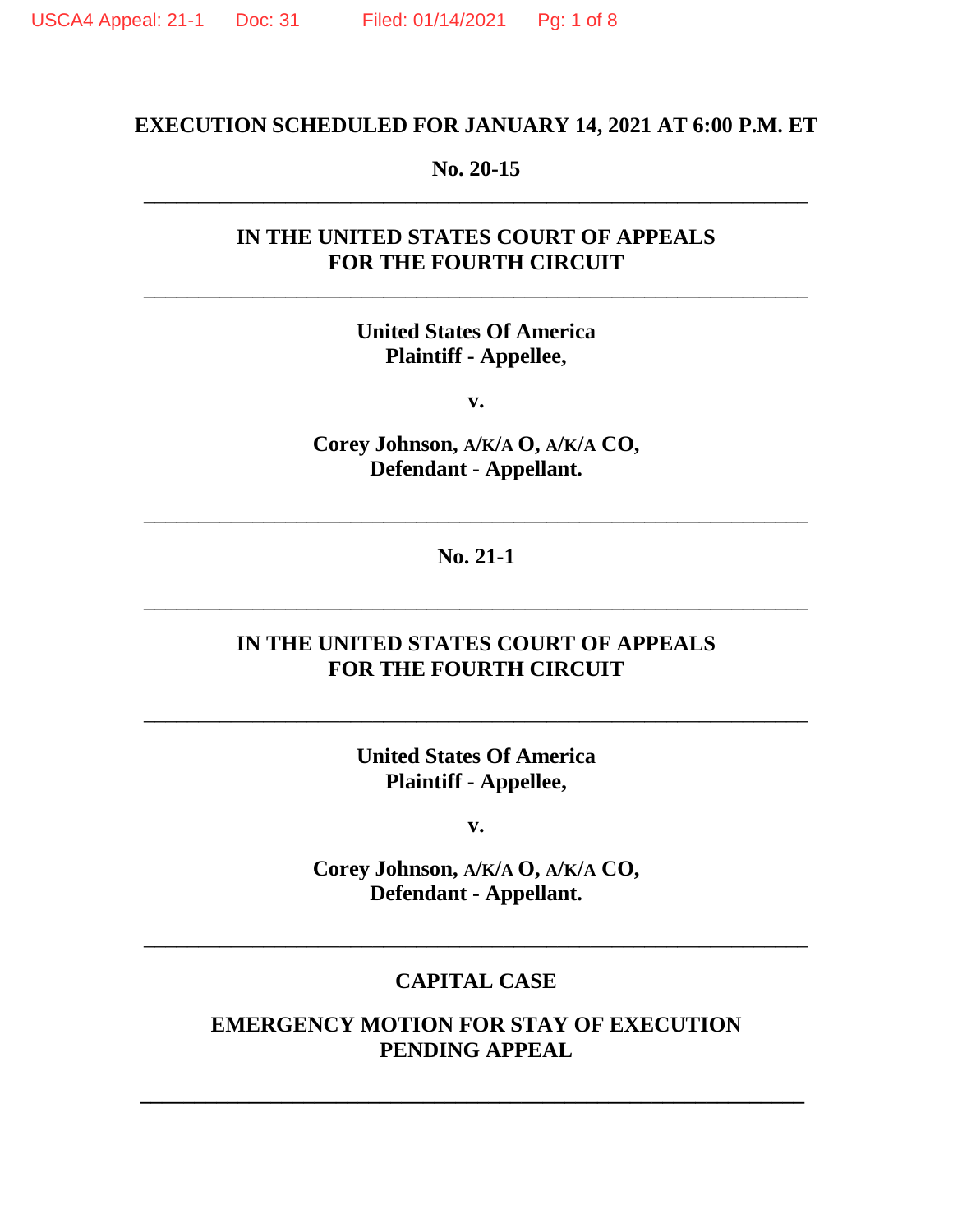Donald P. Salzman Jonathan Marcus David E. Carney Skadden, Arps, Slate, Meagher & Flom, LLP 1440 New York Avenue, NW Washington, DC 20005 Ph: (202) 371-7246 Fax: (202) 661-8295 Email: david.carney@skadden.com

*Counsel for Corey Johnson*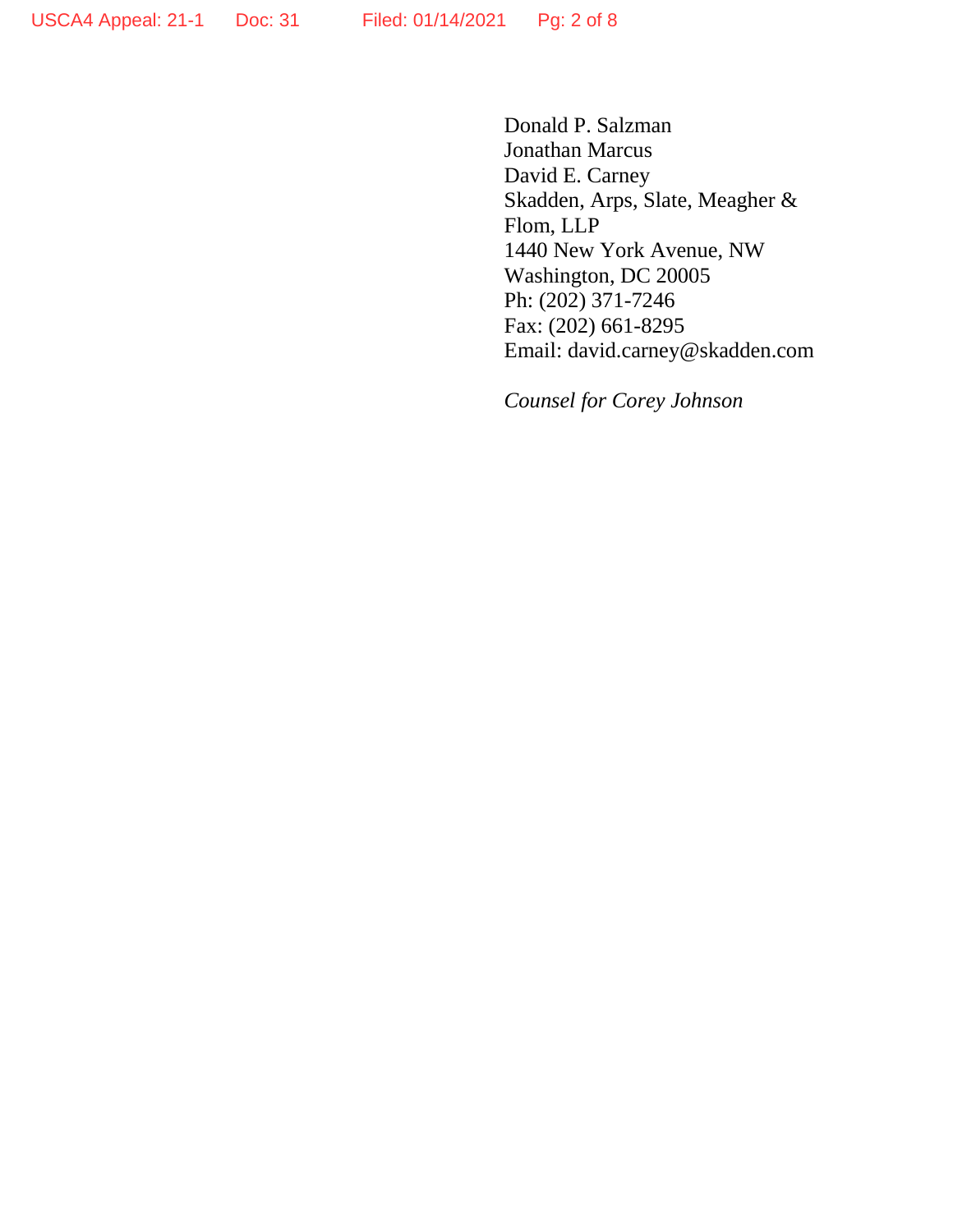Appellant Corey Johnson respectfully moves for a stay of execution pending his appeal of the Court's January 13, 2021 order denying his motion to stay his execution. (No. 20-15, ECF No. 26.) Mr. Johnson recognizes that the Court concluded that he is not entitled to a stay and then denied his Emergency Petition for Rehearing En Banc. Nevertheless, United States Supreme Court Rule 23.3 counsels that Appellant first move this Court for a stay pending appeal before seeking such relief from the United States Supreme Court. Mr. Johnson intends to file an emergency application to stay his execution with the United States Supreme Court today.

Accordingly, for the reasons stated below and in Mr. Johnson's earlier motions for stay and Emergency Petition for Rehearing En Banc, Mr. Johnson respectfully asks the Court to stay his execution pending appeal. (No. 20-15, ECF Nos. 15 and 27; No. 21-1, ECF Nos. 8 and 26.) Mr. Johnson is entitled to a stay of execution because (1) he has a significant possibility of success on the merits; (2) he is likely to suffer irreparable injury otherwise; (3) the balance of equities tip in his favor; (4) an injunction is in the public interest; and (5) he did not unduly delay in bringing his claims. *See generally Dunn v. McNabb*, 138 S. Ct. 369 (2017).

*First*, Mr. Johnson is likely to prevail on the merits of his appeals. Because Mr. Johnson's convictions under 21 U.S.C. § 848(e) are "covered offenses" under the First Step Act, he is permitted to ask a jury to reconsider his death sentences.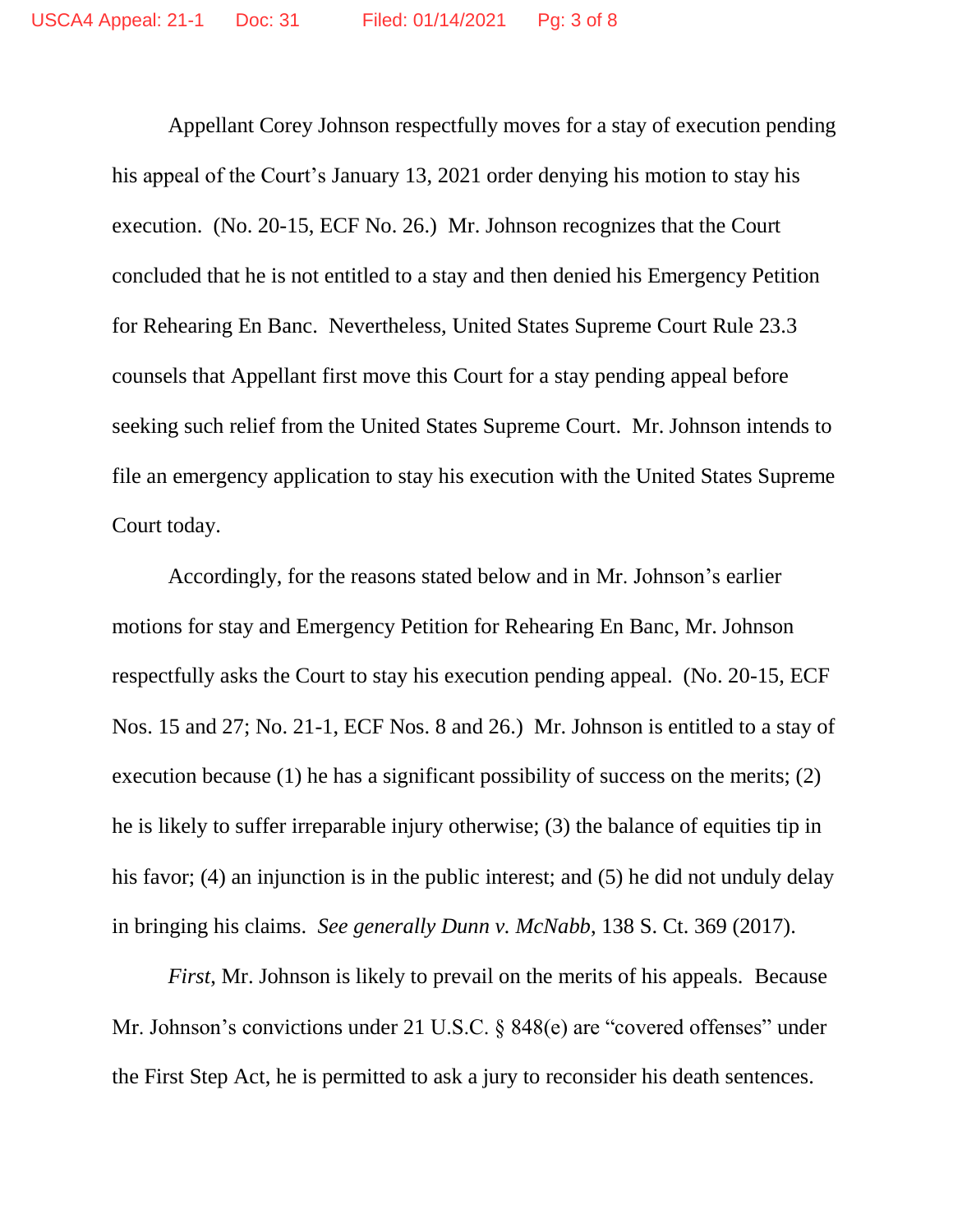In addition, the Federal Death Penalty Act (the "FDPA") prohibits Mr. Johnson's execution because he is intellectually disabled.

*Second*, because the United States intends to execute Mr. Johnson today, he unquestionably faces irreparable injury. *See Wainwright v. Booker*, 473 U.S. 935, 935 n.1 (1985) (recognizing that irreparable injury "is necessarily present in capital cases").

*Third*, the balance of equities tips in favor of granting the stay. Staying Mr. Johnson's execution briefly for this Court to consider these grave issues will not substantially injure the United States. Although the government normally has a "strong interest" in "proceeding with its judgment," *Nelson v. Campbell*, 541 U.S. 637, 649-50 (2004) (citation omitted), that interest should sensibly yield here to afford Mr. Johnson the chance to vindicate those rights.

*Fourth*, the United States has no legitimate interest in executing a prisoner in violation of federal law.

*Fifth*, Mr. Johnson did not unnecessarily delay in bringing his claims under the FDPA and the First Step Act. Mr. Johnson sought relief under the First Step Act in August 2020, just months after courts determined in non-capital cases that 21 U.S.C. § 848 was a covered offense, and after the district court determined that any sentencing reconsideration had to consider post-conviction conduct. *See e.g.*, *United States v. Davis*, No. 93-CR-30025, 2020 WL 1131147, at \*2 (W.D. Va.

2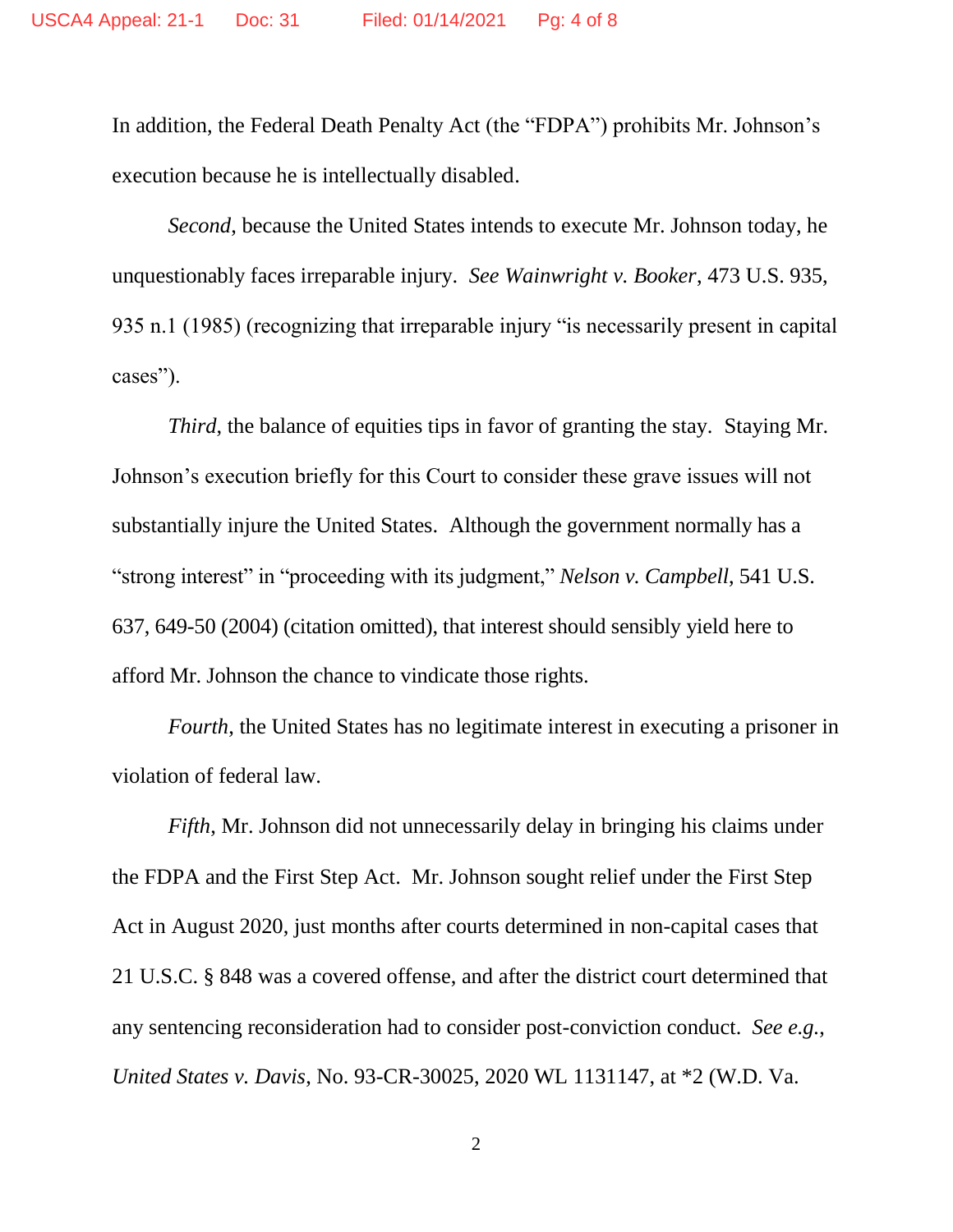Mar. 9, 2020). And when the government scheduled Mr. Johnson's execution for January 14, 2021, Mr. Johnson promptly filed his § 2255 motion challenging the implementation of his sentence under the FDPA.

For these reasons, Appellant Corey Johnson respectfully requests that the Court stay his scheduled execution pending his appeal of the Court's Memorandum Opinion and Order denying a stay.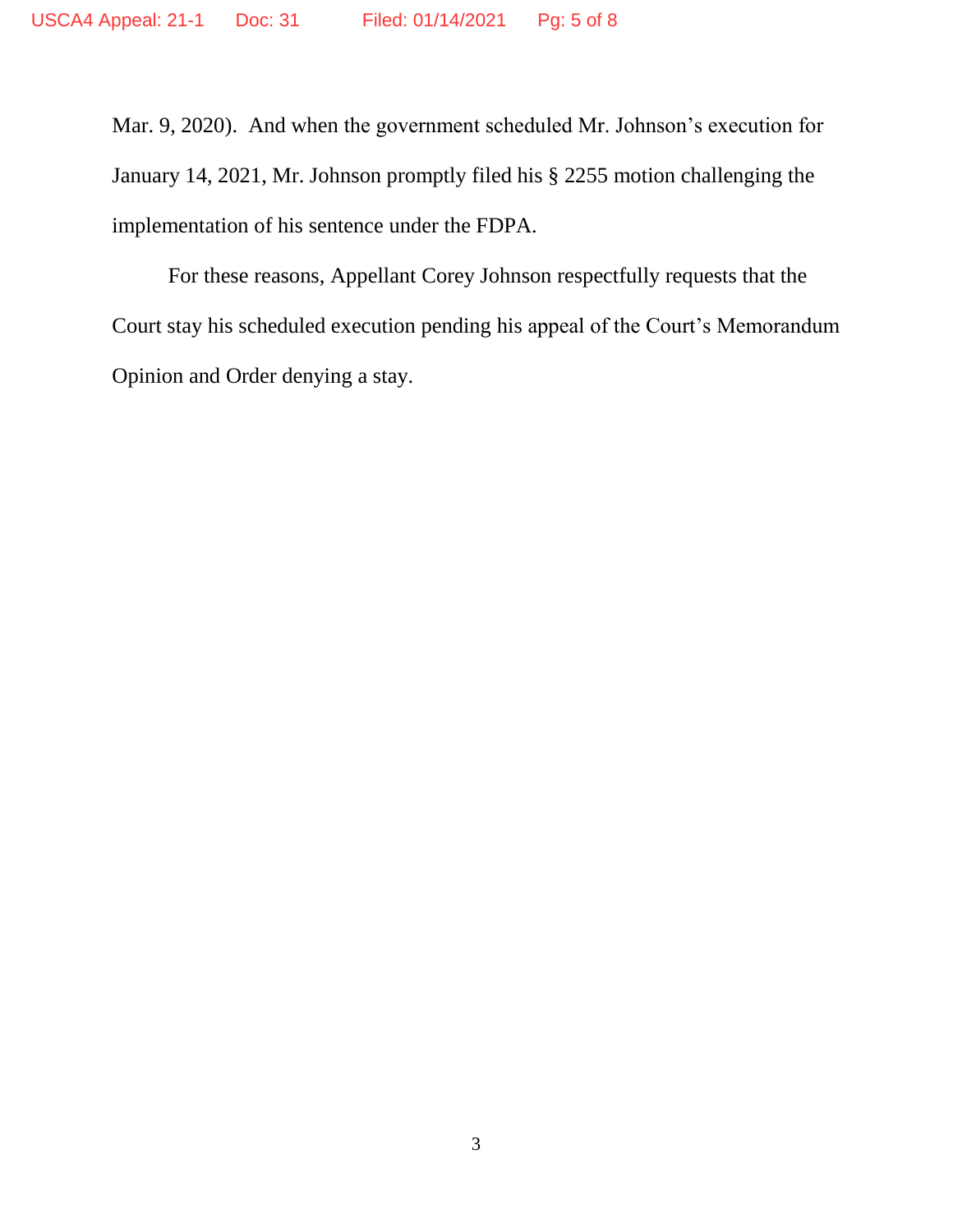Dated: January 14, 2021 Respectfully submitted,

/s/ Donald P. Salzman

Donald P. Salzman Jonathan Marcus David E. Carney Skadden, Arps, Slate, Meagher & Flom, LLP 1440 New York Avenue, NW Washington, DC 20005 david.carney@skadden.com

*Counsel for Corey Johnson*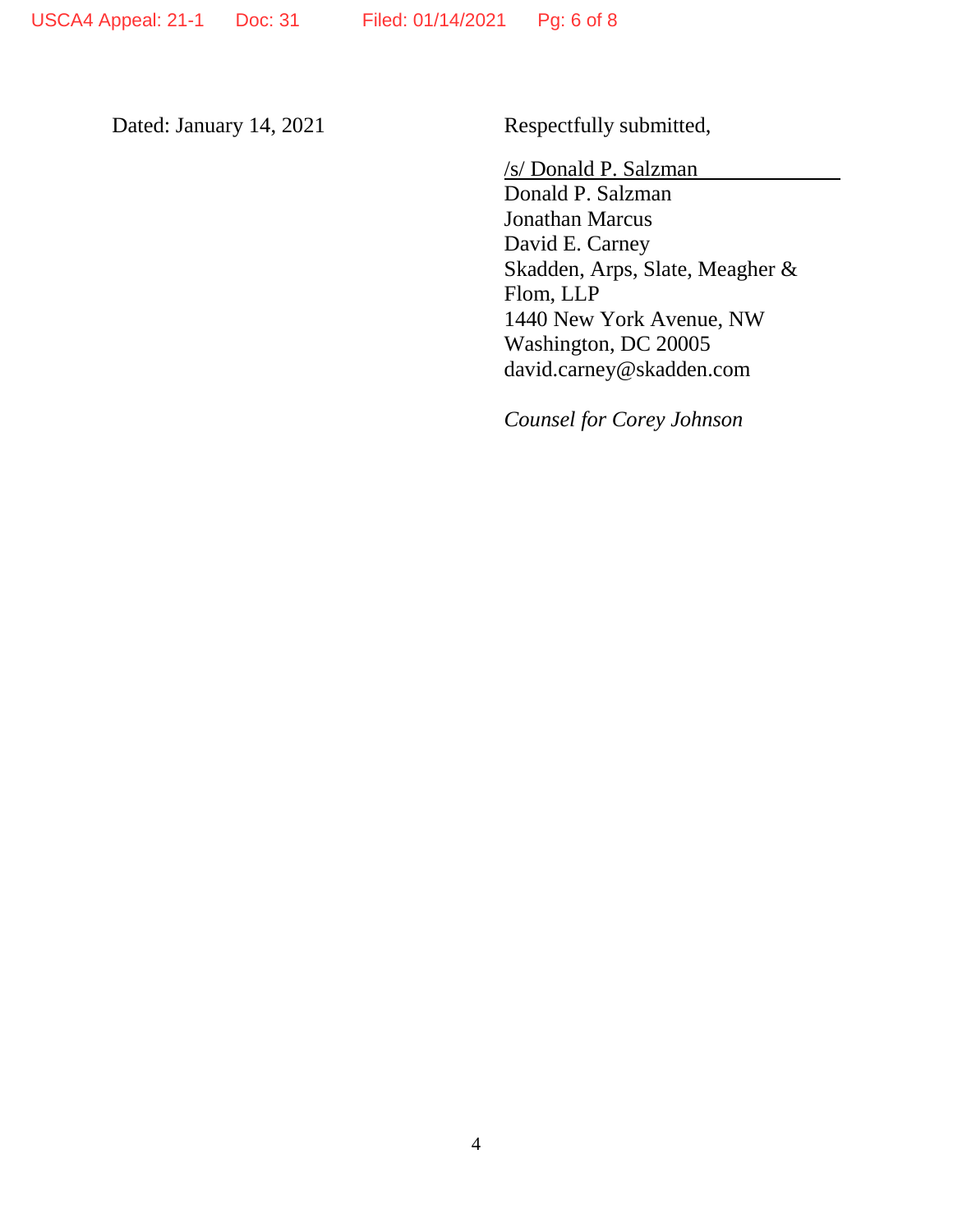# **CERTIFICATE OF COMPLIANCE**

1. This motion contains 542 words, excluding the parts of the brief exempted from the word count by Fed. R. App. P. Rule 27(d)(2) and Rule 32(f).

2. This motion complies with the font, spacing, and type size requirements set

forth in Fed. R. App. P. Rule 32(a)(5).

/s/ Donald P. Salzman